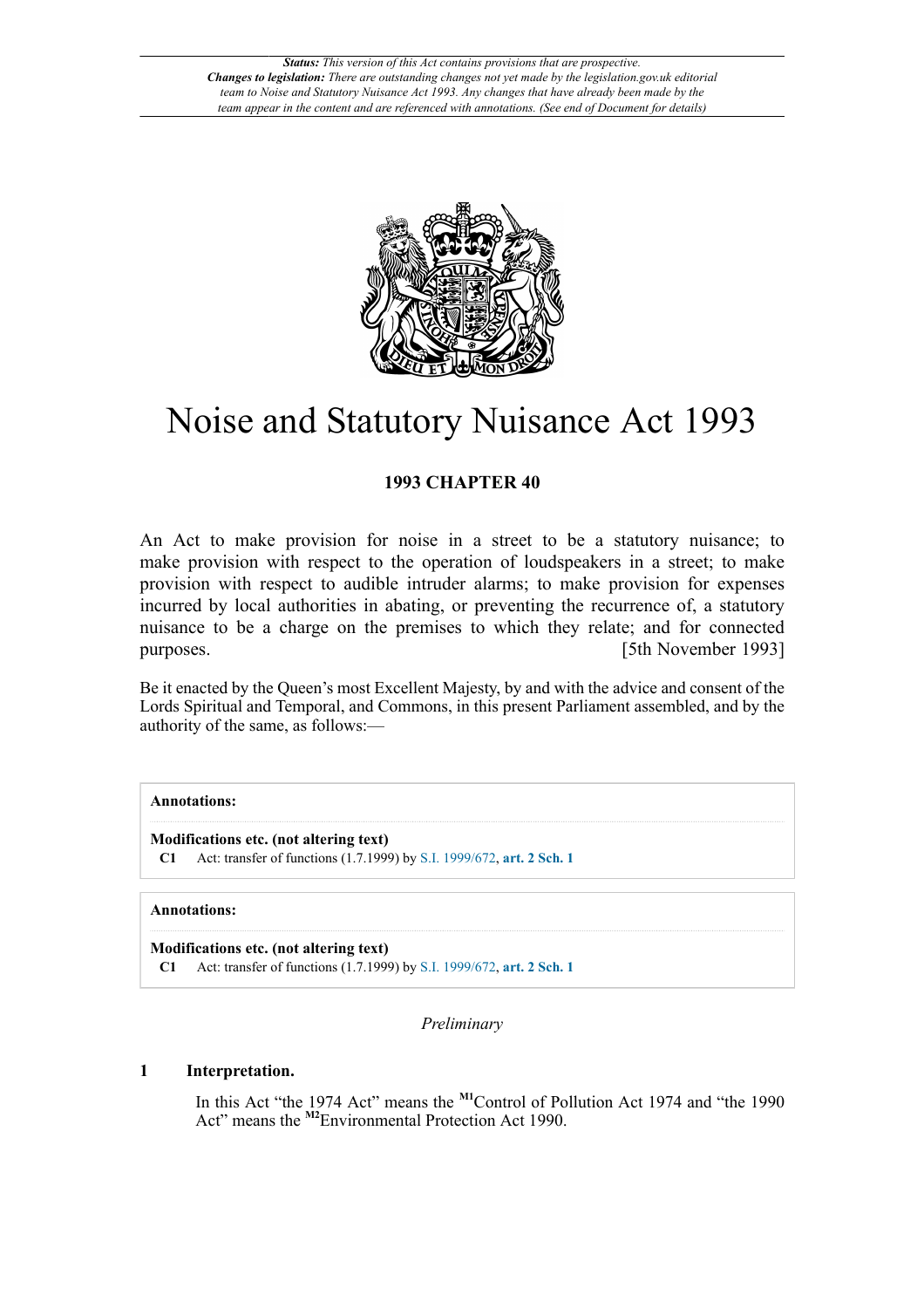<span id="page-1-1"></span><span id="page-1-0"></span>

| <b>Annotations:</b>       |  |
|---------------------------|--|
| <b>Marginal Citations</b> |  |
| $M1 \quad 1974$ c. 40.    |  |
| M2 1990 c. 43.            |  |

#### *Noise in street to be a statutory nuisance*

## **2 Noise in street to be a statutory nuisance.**

(1) Section 79 of the 1990 Act (statutory nuisances) shall be amended as follows.

(2) In subsection (1) (list of statutory nuisances)—

- (a) for "Subject to subsections (2) to (6) below" there shall be substituted " Subject to subsections (2) to (6A) below",
- (b) after paragraph (g) there shall be inserted—
	- "(ga) noise that is prejudicial to health or a nuisance and is emitted from or caused by a vehicle, machinery or equipment in a street;", and
- (c) after "section 80 below" there shall be inserted " or sections 80 and 80A below".

## (3) After subsection (6) there shall be inserted—

"(6A) Subsection  $(1)(ga)$  above does not apply to noise made—

- (a) by traffic,
- (b) by any naval, military or air force of the Crown or by a visiting force (as defined in subsection (2) above), or
- (c) by a political demonstration or a demonstration supporting or opposing a cause or campaign."

(4) In subsection (7) (interpretation)—

(a) after the definition of "dust" there shall be inserted—

""equipment" includes a musical instrument;",

(b) for the definition of "person responsible" there shall be substituted—

""person responsible"—

- (a) in relation to a statutory nuisance, means the person to whose act, default or sufferance the nuisance is attributable;
- <span id="page-1-2"></span>(b) in relation to a vehicle, includes the person in whose name the vehicle is for the time being registered under the **[M3](#page-2-0)**Vehicles (Excise) Act 1971 and any other person who is for the time being the driver of the vehicle;
- (c) in relation to machinery or equipment, includes any person who is for the time being the operator of the machinery or equipment;", and
- (c) after the definition of "smoke" there shall be inserted—

""street" means a highway and any other road, footway, square or court that is for the time being open to the public;".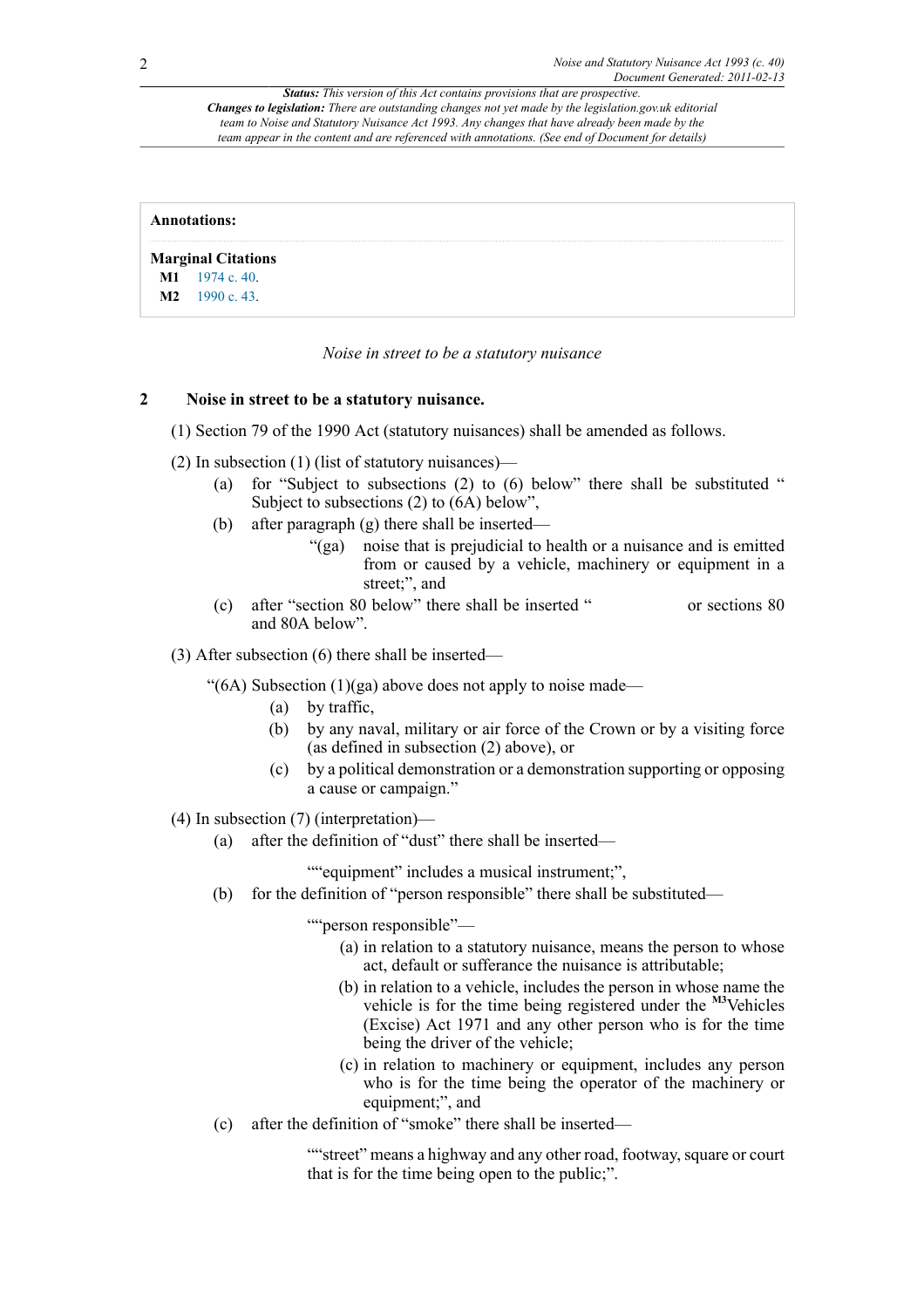(5) In subsection (8) (port health authority to have functions of a local authority under Part III of the 1990 Act, except those relating to a statutory nuisance within section  $79(1)$ (g)) after "paragraph (g)" there shall be inserted " $or (ga)$ ".

## **Annotations:**

<span id="page-2-0"></span>**Marginal Citations [M3](#page-1-2)** [1971 c. 10](http://www.legislation.gov.uk/id/ukpga/1971/0010).

## **3 Summary proceedings in respect of noise in street.**

- (1) Section 80 of the 1990 Act (summary proceedings for statutory nuisances) shall be amended as follows.
- (2) In subsection (2) (person on whom abatement notice is to be served) for "The abatement notice" there shall be substituted " Subject to section 80A(1) below, the abatement notice".
- (3) In subsection (3) (right of appeal to magistrates' court) for "The person served with the notice" there shall be substituted " A person served with an abatement notice".
- (4) In subsection (8) (defence that the best practicable means were used to prevent, or counteract the effects of, the nuisance not available in certain cases) after paragraph (a) there shall be inserted—
	- "(aa) in the case of a nuisance falling within paragraph (ga) of section  $79(1)$ above except where the noise is emitted from or caused by a vehicle, machinery or equipment being used for industrial, trade or business purposes;".
- (5) In subsection (9) (defence to proceedings in respect of a nuisance within section 79(1) (g) that noise was authorised by a notice served under section 60 or a consent given under section 61 etc. of the 1974 Act: construction sites) after "paragraph  $(g)$ " there shall be inserted " or (ga)".
- (6) After section 80 of the 1990 Act there shall be inserted—

## "**80A Abatement notice in respect of noise in street.**

- (1) In the case of a statutory nuisance within section  $79(1)(ga)$  above that—
	- (a) has not yet occurred, or
	- (b) arises from noise emitted from or caused by an unattended vehicle or unattended machinery or equipment,

the abatement notice shall be served in accordance with subsection (2) below.

- (2) The notice shall be served—
	- (a) where the person responsible for the vehicle, machinery or equipment can be found, on that person;
	- (b) where that person cannot be found or where the local authority determines that this paragraph should apply, by fixing the notice to the vehicle, machinery or equipment.
- (3) Where—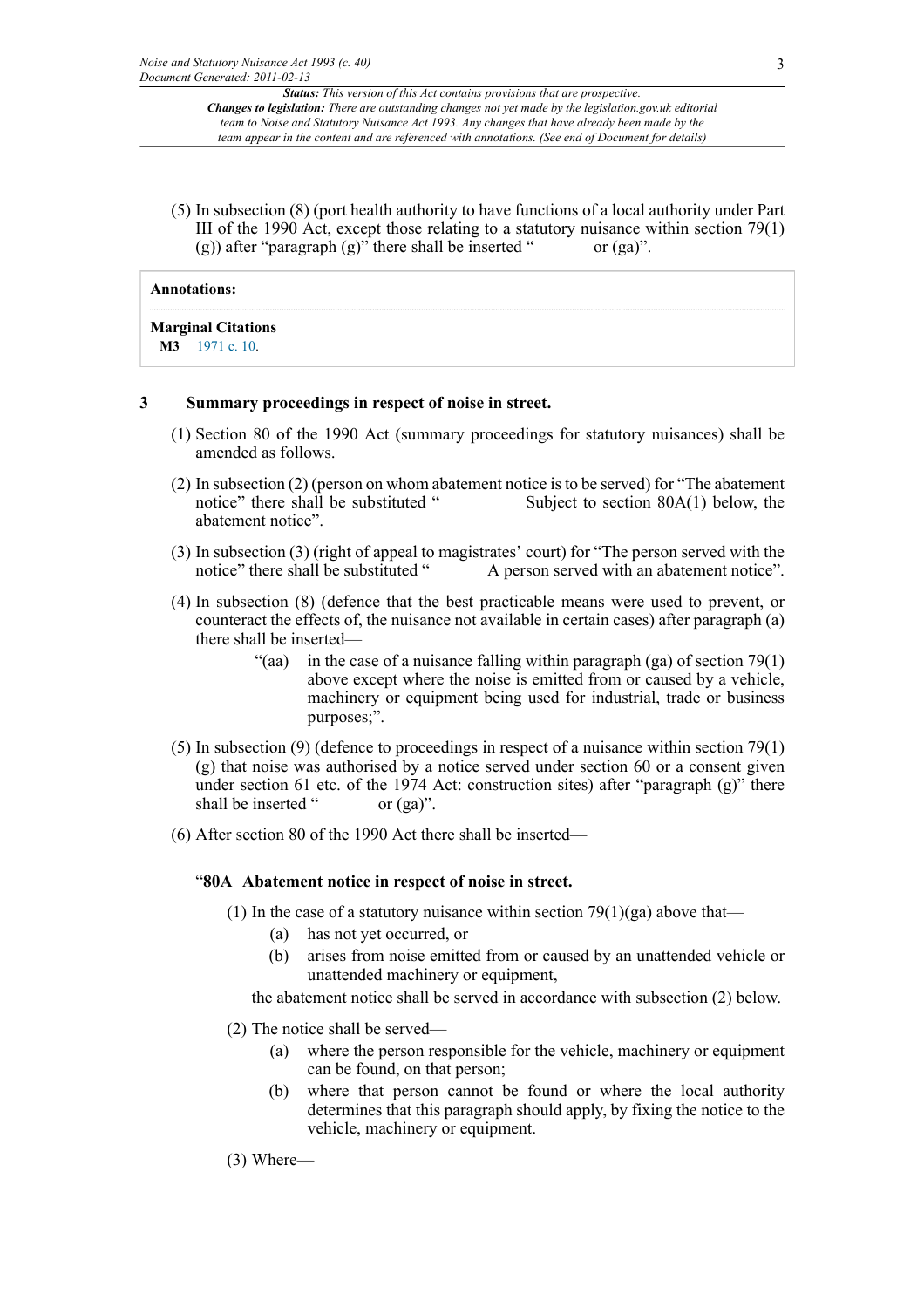- (a) an abatement notice is served in accordance with subsection (2)(b) above by virtue of a determination of the local authority, and
- (b) the person responsible for the vehicle, machinery or equipment can be found and served with a copy of the notice within an hour of the notice being fixed to the vehicle, machinery or equipment,

a copy of the notice shall be served on that person accordingly.

- (4) Where an abatement notice is served in accordance with subsection (2)(b) above by virtue of a determination of the local authority, the notice shall state that, if a copy of the notice is subsequently served under subsection (3) above, the time specified in the notice as the time within which its requirements are to be complied with is extended by such further period as is specified in the notice.
- (5) Where an abatement notice is served in accordance with subsection (2)(b) above, the person responsible for the vehicle, machinery or equipment may appeal against the notice under section 80(3) above as if he had been served with the notice on the date on which it was fixed to the vehicle, machinery or equipment.
- (6) Section 80(4) above shall apply in relation to a person on whom a copy of an abatement notice is served under subsection (3) above as if the copy were the notice itself.
- (7) A person who removes or interferes with a notice fixed to a vehicle, machinery or equipment in accordance with subsection (2)(b) above shall be guilty of an offence, unless he is the person responsible for the vehicle, machinery or equipment or he does so with the authority of that person.
- (8) A person who commits an offence under subsection (7) above shall be liable on summary conviction to a fine not exceeding level 3 on the standard scale."

## **4 Supplementary provisions.**

- (1) Section 81 of the 1990 Act (provisions supplementary to sections 79 and 80) shall be amended as follows.
- (2) In subsection (1) (application of section 80 where more than one person is responsible for statutory nuisance) for "Where" there shall be substituted " Subject to subsection (1A) below, where".
- (3) After subsection (1) there shall be inserted—
	- "(1A) In relation to a statutory nuisance within section  $79(1)(ga)$  above for which more than one person is responsible (whether or not what any one of those persons is responsible for would by itself amount to such a nuisance), section  $80(2)(a)$  above shall apply with the substitution of "any one of the persons" for "the person".
	- (1B) In relation to a statutory nuisance within section  $79(1)(ga)$  above caused by noise emitted from or caused by an unattended vehicle or unattended machinery or equipment for which more than one person is responsible, section 80A above shall apply with the substitution—
		- (a) in subsection  $(2)(a)$ , of "any of the persons" for "the person" and of "one such person" for "that person",
		- (b) in subsection  $(2)(b)$ , of "such a person" for "that person",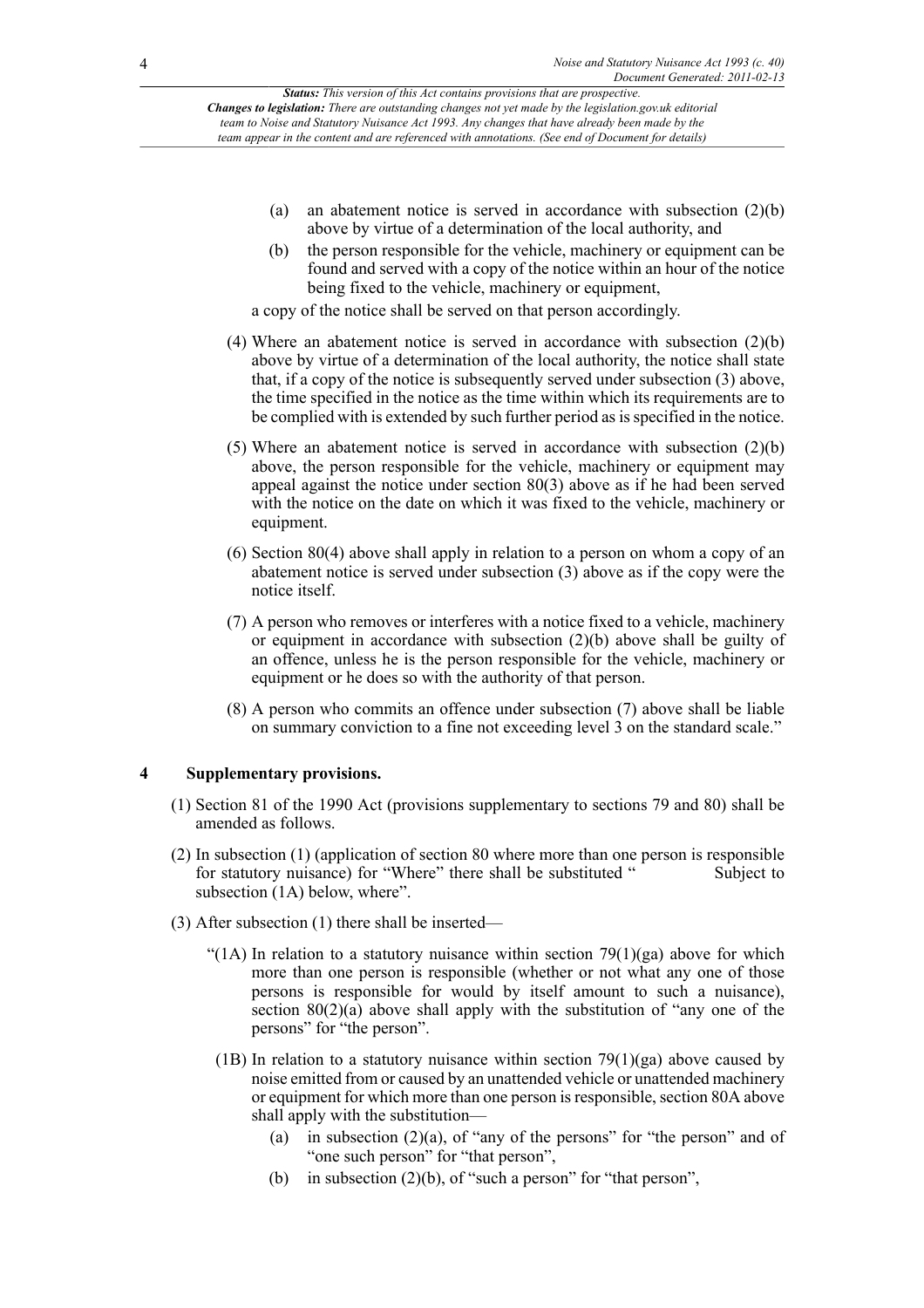- (c) in subsection (3), of "any of the persons" for "the person" and of "one such person" for "that person",
- (d) in subsection (5), of "any person" for "the person", and
- (e) in subsection (7), of "a person" for "the person" and of "such a person" for "that person"."
- (4) In subsection (6) (defence to proceedings in respect of a nuisance within section 79(1) (g) that noise was authorised by a notice served under section 60 or a consent given under section 61 etc. of the 1974 Act: construction sites) after "paragraph  $(g)$ " there shall be inserted " or (ga)".
- (5) In Schedule 3 to the 1990 Act (further supplementary provisions) after paragraph 2 there shall be inserted—
	- "2A (1) Any person authorised by a local authority may on production (if so required) of his authority—
		- (a) enter or open a vehicle, machinery or equipment, if necessary by force, or
		- (b) remove a vehicle, machinery or equipment from a street to a secure place,

for the purpose of taking any action, or executing any work, authorised by or required under Part III in relation to a statutory nuisance within section 79(1)(ga) above caused by noise emitted from or caused by the vehicle, machinery or equipment.

- (2) On leaving any unattended vehicle, machinery or equipment that he has entered or opened under sub-paragraph (1) above, the authorised person shall (subject to sub-paragraph (3) below) leave it secured against interference or theft in such manner and as effectually as he found it.
- (3) If the authorised person is unable to comply with sub-paragraph (2) above, he shall for the purpose of securing the unattended vehicle, machinery or equipment either—
	- (a) immobilise it by such means as he considers expedient, or
	- (b) remove it from the street to a secure place.
- (4) In carrying out any function under sub-paragraph (1), (2) or (3) above, the authorised person shall not cause more damage than is necessary.
- (5) Before a vehicle, machinery or equipment is entered, opened or removed under sub-paragraph (1) above, the local authority shall notify the police of the intention to take action under that sub-paragraph.
- (6) After a vehicle, machinery or equipment has been removed under subparagraph  $(1)$  or  $(3)$  above, the local authority shall notify the police of its removal and current location.
- (7) Notification under sub-paragraph (5) or (6) above may be given to the police at any police station in the local authority's area or, in the case of the Temples, at any police station of the City of London Police.
- (8) For the purposes of section 81(4) above, any expenses reasonably incurred by a local authority under sub-paragraph  $(2)$  or  $(3)$  above shall be treated as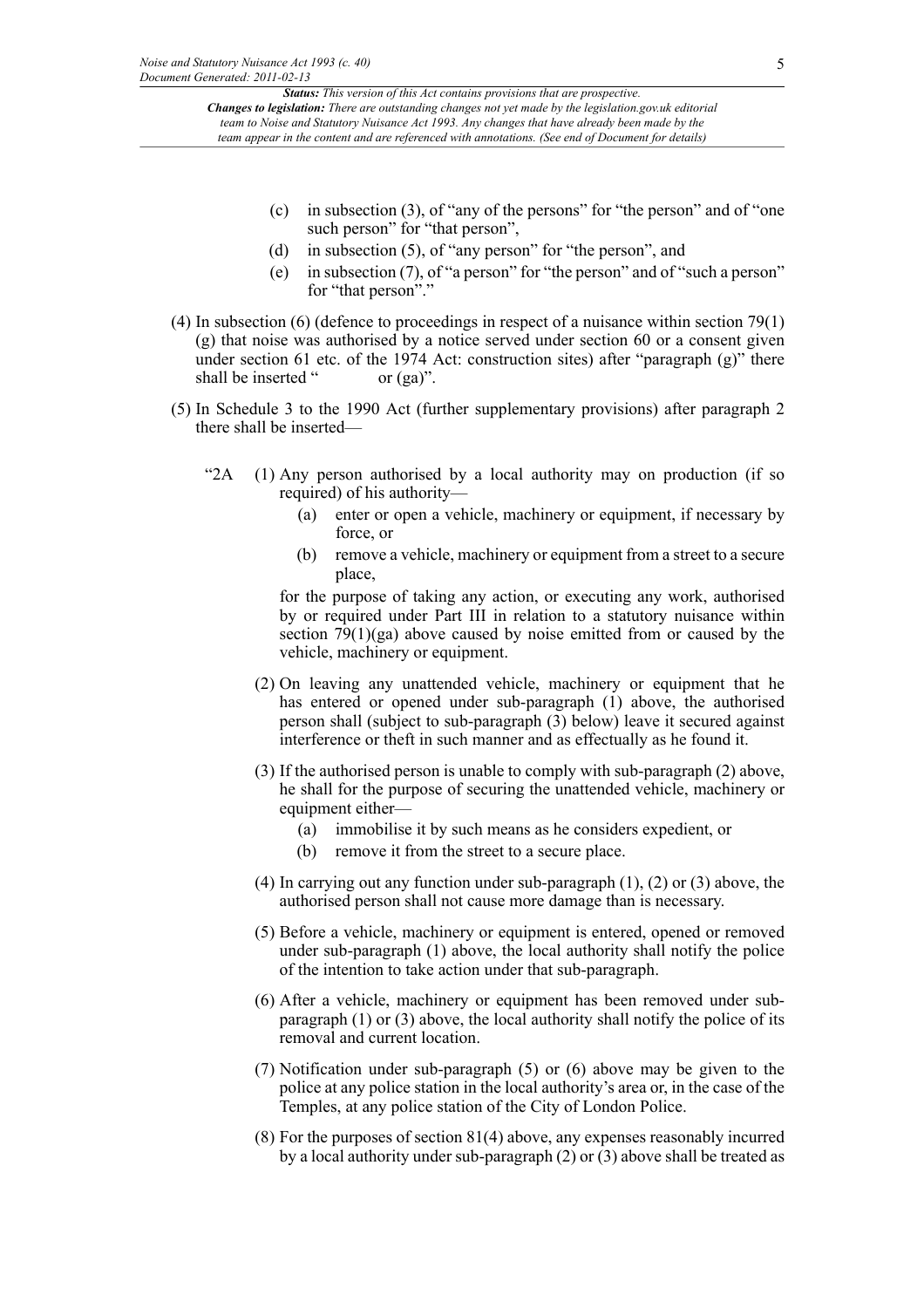incurred by the authority under section 81(3) above in abating or preventing the recurrence of the statutory nuisance in question."

- (6) In paragraph 3(1) of that Schedule (wilful obstruction of a person exercising any powers under paragraph 2 is an offence) after "paragraph 2" there shall be inserted " or 2A".
- (7) In paragraph 4(1) of that Schedule (function of local authority in relation to which Secretary of State's default powers apply)—
	- (a) after "section 80" there shall be inserted " or sections 80 and 80A", and
	- (b) after "paragraph 2" there shall be inserted " or 2A".

## **5 Summary proceedings by persons aggrieved by noise in street.**

- (1) Section 82 of the 1990 Act (summary proceedings by persons aggrieved by statutory nuisances) shall be amended as follows.
- (2) In subsection (2) (duty of magistrates' court to make an order if satisfied that nuisance exists or is likely to recur on same premises) after "premises" there shall be inserted " or, in the case of a nuisance within section  $79(1)(ga)$  above, in the same street".
- (3) In subsection (4) (person against whom proceedings are to be brought)—
	- (a) in paragraph (a), for "paragraph (b) or (c) below" there shall be substituted " paragraph  $(b)$ ,  $(c)$  or  $(d)$  below", and
	- (b) after paragraph (c) there shall be added—
		- "(d) in the case of a statutory nuisance within section  $79(1)$ (ga) above caused by noise emitted from or caused by an unattended vehicle or unattended machinery or equipment, against the person responsible for the vehicle, machinery or equipment."
- (4) In subsection (5) (application of subsections (1) to (4) where more than one person is responsible for statutory nuisance) for "Where" there shall be substituted "Subject to subsection (5A) below, where".
- (5) After subsection (5) there shall be inserted—
	- "(5A) In relation to a statutory nuisance within section  $79(1)(ga)$  above for which more than one person is responsible (whether or not what any one of those persons is responsible for would by itself amount to such a nuisance), subsection  $(4)(a)$  above shall apply with the substitution of "each person" responsible for the nuisance who can be found" for "the person responsible for the nuisance".
	- (5B) In relation to a statutory nuisance within section  $79(1)(ga)$  above caused by noise emitted from or caused by an unattended vehicle or unattended machinery or equipment for which more than one person is responsible, subsection (4)(d) above shall apply with the substitution of "any person" for "the person".
- (6) In subsection  $(7)(a)$  (at least three days' notice of proceedings to be given in the case of a nuisance within section 79(1)(g)) after "paragraph (g)" there shall be inserted " or  $(ga)$ ".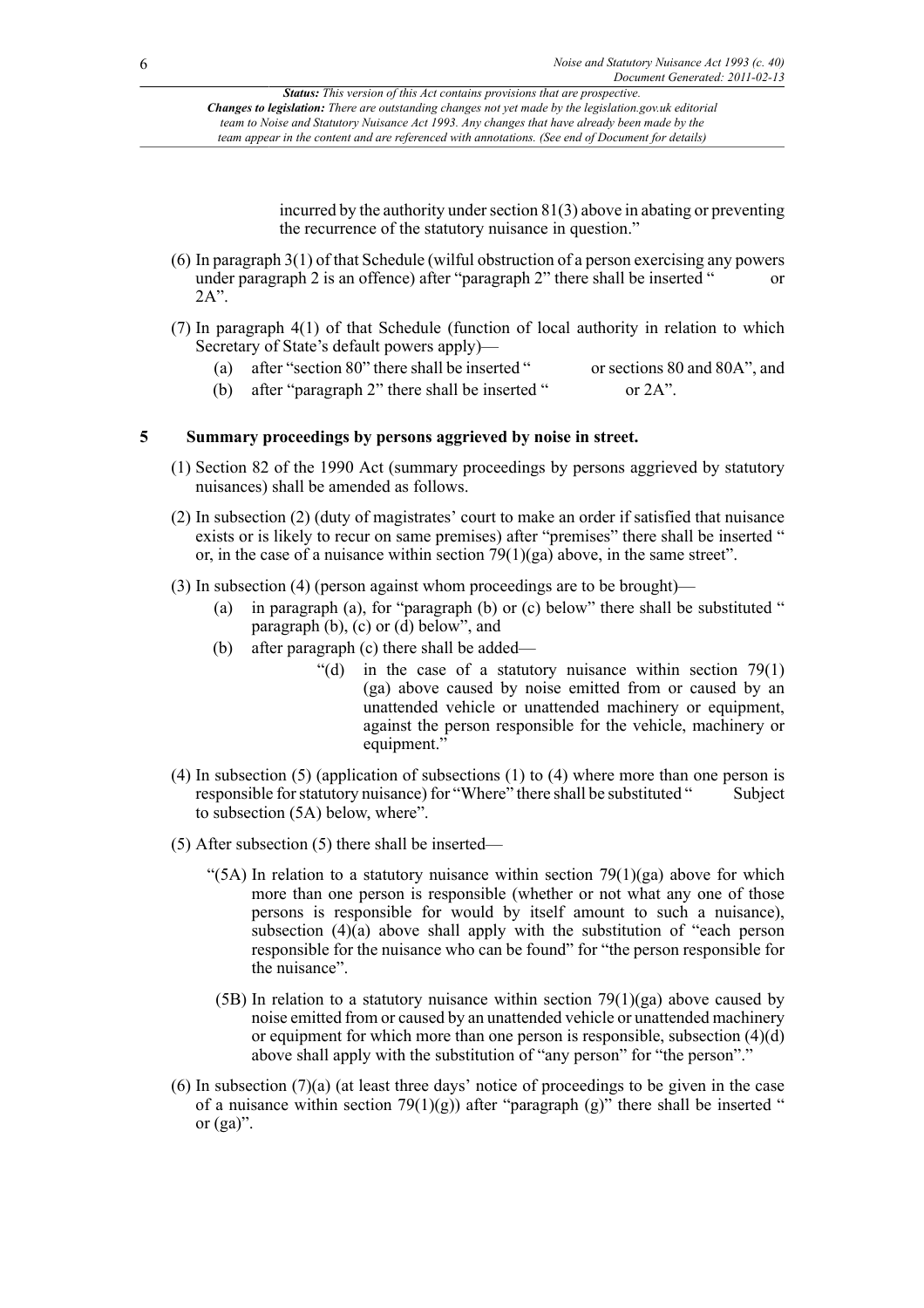- (7) In subsection (10) (cases where defence that the best practicable means were used to prevent, or counteract the effects of, the nuisance is not available) after paragraph (a) there shall be inserted—
	- "(aa) in the case of a nuisance falling within paragraph (ga) of section  $79(1)$ above except where the noise is emitted from or caused by a vehicle, machinery or equipment being used for industrial, trade or business purposes;".
- (8) In subsection (13) (power of court where person responsible for the nuisance etc. cannot be found to direct local authority to do anything that person would have been ordered to do) after "the owner or occupier of the premises" there shall be inserted " or (as the case may be) the person responsible for the vehicle, machinery or equipment".

<span id="page-6-1"></span>**[F1](#page-6-0)6 . . . . . . . . . . . . . . . . . . . . . . . . . . . . . . . .**

## **Annotations:**

#### **Amendments (Textual)**

```
F1 S. 6 repealed (1.4.1996) by 1995 c. 25, s. 120(3), Sch. 24 (with ss. 7(6), 115, 117, Sch. 8 para. 7); S.I.
1996/186, art. 3
```
#### *Loudspeakers*

## **7 Operation of loudspeakers in streets or roads.**

- (1) Section 62 of the 1974 Act (noise in streets) shall be amended as follows.
- (2) In subsection (1) (prohibition on the operation of loudspeakers between 9 p.m. and 8 a.m. and of loudspeakers used for advertising at any other time) for "In this subsection" there shall be substituted "
- (3) After subsection (1) there shall be inserted—
	- "(1A) Subject to subsection (1B) of this section, the Secretary of State may by order amend the times specified in subsection (1)(a) of this section.
	- (1B) An order under subsection (1A) of this section shall not amend the times so as to permit the operation of a loudspeaker in a street at any time between the hours of nine in the evening and eight in the following morning."
- (4) In subsection (2) for "The preceding subsection" there shall be inserted " Subsection (1) of this section".
- (5) After subsection (3) there shall be inserted—
	- "(3A) Subsection (1) of this section shall not apply to the operation of a loudspeaker in accordance with a consent granted by a local authority under Schedule 2 to the Noise and Statutory Nuisance Act 1993."
- (6) In the application of this section to Scotland—
	- (a) subsection (2) shall be omitted, and
	- (b) in subsection (3) for "street" there shall be substituted " road".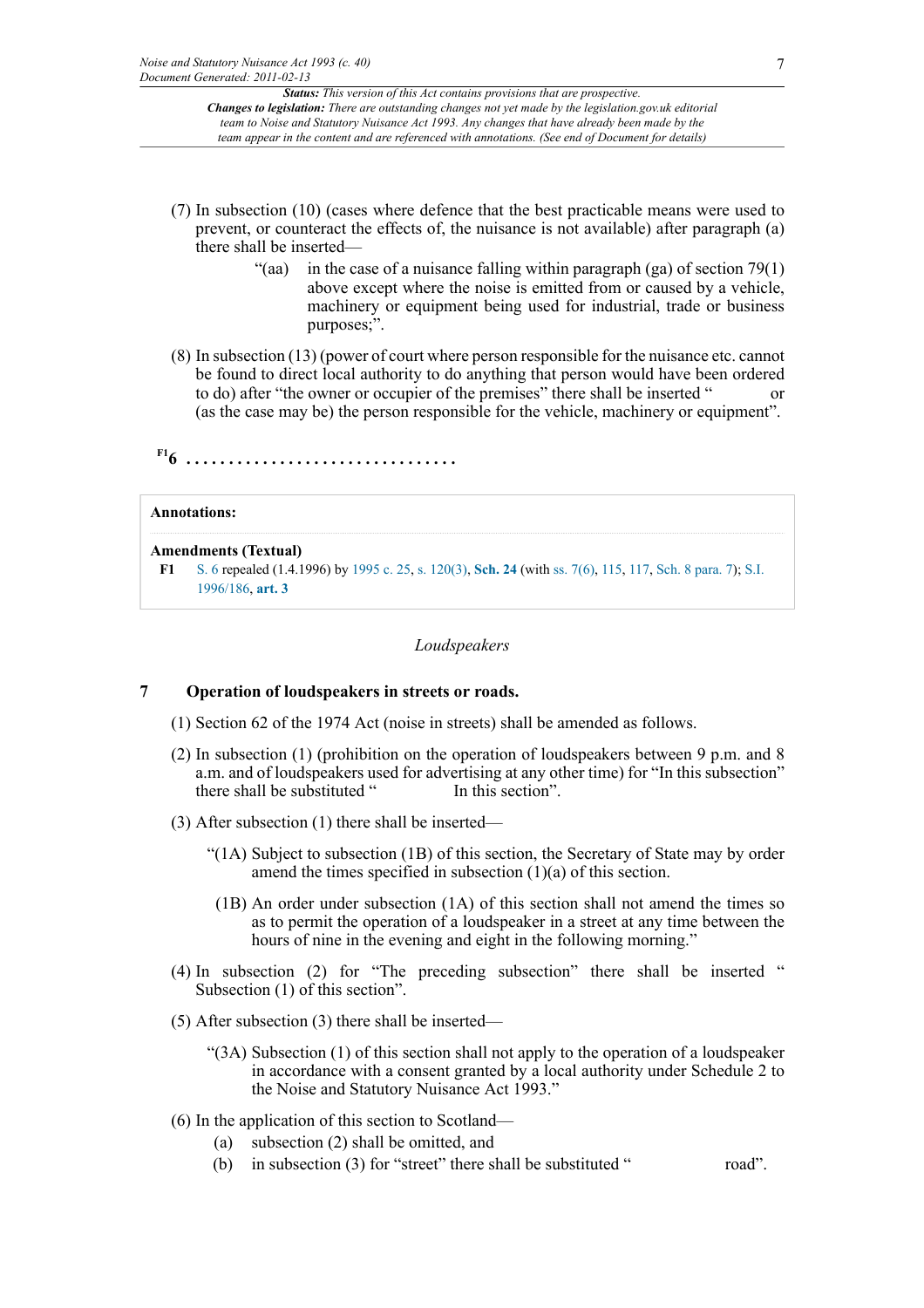#### **Annotations:**

#### **Extent Information**

**E1** [S. 7\(2\)](http://www.legislation.gov.uk/id/ukpga/1993/40/section/7/2) does not apply to Scotland.

## **8 Consent of local authorities to the operation of loudspeakers in streets or roads.**

- (1) A local authority may resolve that Schedule 2 is to apply to its area.
- (2) If a local authority does so resolve, Schedule 2 shall come into force in its area on such date as may be specified for that purpose in the resolution, being a date at least one month after the date on which the resolution is passed.
- (3) Where a local authority has passed a resolution under this section, the authority shall cause a notice to be published, in two consecutive weeks before the Schedule comes into force in its area, in a local newspaper circulating in the area.
- (4) The notice shall—
	- (a) state that the resolution has been passed, and
	- (b) set out the general effect of Schedule 2 and, in particular, the procedure for applying for a consent under that Schedule.
- (5) In this section "local authority" means—
	- (a) in relation to England and Wales—
		- (i) the council of a district,
		- (ii) the council of a London borough,
		- (iii) the Common Council of the City of London,
		- (iv) the Sub-Treasurer of the Inner Temple, or
		- (v) the Under Treasurer of the Middle Temple, and
	- (b) in relation to Scotland, a **[ [F2](#page-7-0)**council constituted under section 2 of the Local Government etc. (Scotland) Act 1994**]**.

#### <span id="page-7-1"></span>**Annotations:**

#### **Amendments (Textual)**

<span id="page-7-0"></span>**[F2](#page-7-1)** Words in [s. 8\(5\)\(b\)](http://www.legislation.gov.uk/id/ukpga/1993/40/section/8/5/b) substituted (S.) (1.4.1996) by [1994 c. 39,](http://www.legislation.gov.uk/id/ukpga/1994/0039) [s. 180\(1\)](http://www.legislation.gov.uk/id/ukpga/1994/0039/section/180/1), **[Sch. 13 para. 183\(2\)](http://www.legislation.gov.uk/id/ukpga/1994/0039/schedule/13/paragraph/183/2)**; [S.I.](http://www.legislation.gov.uk/id/uksi/1996/0323) [1996/323,](http://www.legislation.gov.uk/id/uksi/1996/0323) **[art. 4\(1\)\(b\)\(c\)](http://www.legislation.gov.uk/id/uksi/1996/0323/article/4/1/b/c)**

#### **Modifications etc. (not altering text)**

**C2** [S. 8:](http://www.legislation.gov.uk/id/ukpga/1993/40/section/8) functions of local authority may be responsibility of an executive of the authority (E.)(16.11.2000) by virtue of [S.I. 2000/2853](http://www.legislation.gov.uk/id/uksi/2000/2853), [reg. 3\(1\),](http://www.legislation.gov.uk/id/uksi/2000/2853/regulation/3/1) **[Sch. 2](http://www.legislation.gov.uk/id/uksi/2000/2853/schedule/2)**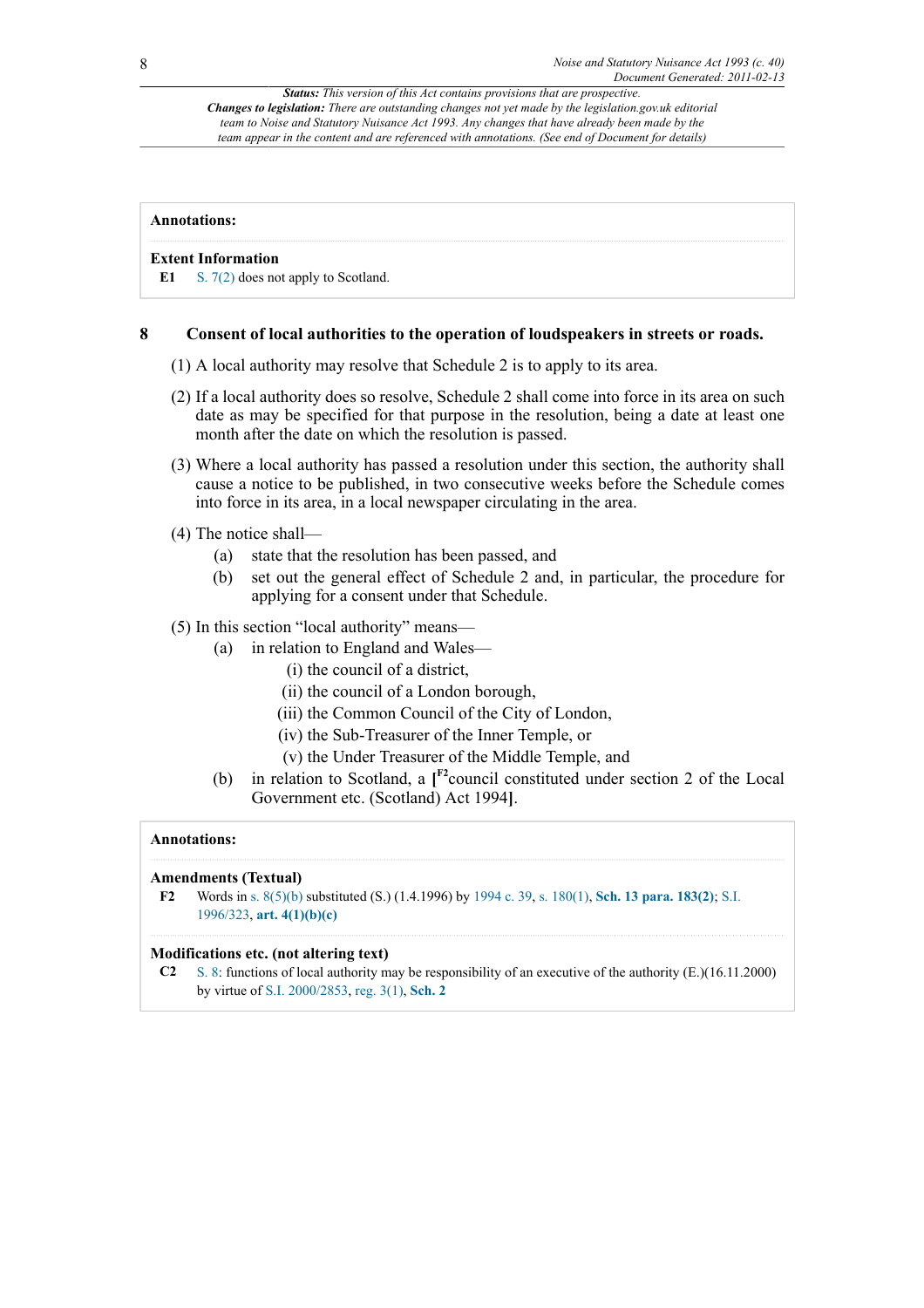PROSPECTIVE

## *Audible intruder alarms*

## **9 Audible intruder alarms.**

- (1) A local authority may, after consulting the chief officer of police, resolve that Schedule 3 is to apply to its area.
- (2) If a local authority does so resolve—
	- (a) Schedule 3 (other than paragraph 4) shall come into force in its area on such date as may be specified for that purpose in the resolution ("the first appointed day"), and
	- (b) paragraph 4 of Schedule 3 shall come into force in its area, and accordingly paragraphs 2 and 3 of that Schedule shall cease to have effect in its area, on such later date as may be so specified ("the second appointed day").
- (3) The first appointed day shall be at least four months after the date on which the resolution is passed.
- (4) The second appointed day shall be at least nine months after the first appointed day.
- (5) Where a local authority has passed a resolution under this section, the authority shall cause a notice to be published, in two consecutive weeks ending at least three months before the first appointed day, in a local newspaper circulating in its area.
- (6) The notice shall—
	- (a) state that the resolution has been passed,
	- (b) state the first and second appointed days, and
	- (c) set out the general effect of Schedule 3 as it will apply from each of those days.

(7) In this section—

"chief officer of police", in relation to a local authority, means—

- (a) the chief officer of police for the police area in which the area of the local authority is situated, or
- (b) where part of the local authority's area is situated in one police area and part in another, the chief officer of police for each police area in which a part of the local authority's area is situated;

<span id="page-8-1"></span>"local authority" means—

- (a) in relation to England and Wales, the council of a district, and
- (b) in relation to Scotland, a **[ [F3](#page-8-0)**council constituted under section 2 of the Local Government etc. (Scotland) Act 1994**]**.

## **Annotations:**

## <span id="page-8-0"></span>**Amendments (Textual)**

```
F3 Words in s. 9(7) substituted (1.4.1996) by 1994 c. 39, s. 180(1), Sch. 13 para. 183(3); S.I. 1996/323,
art. 4(1)(b)(c)
```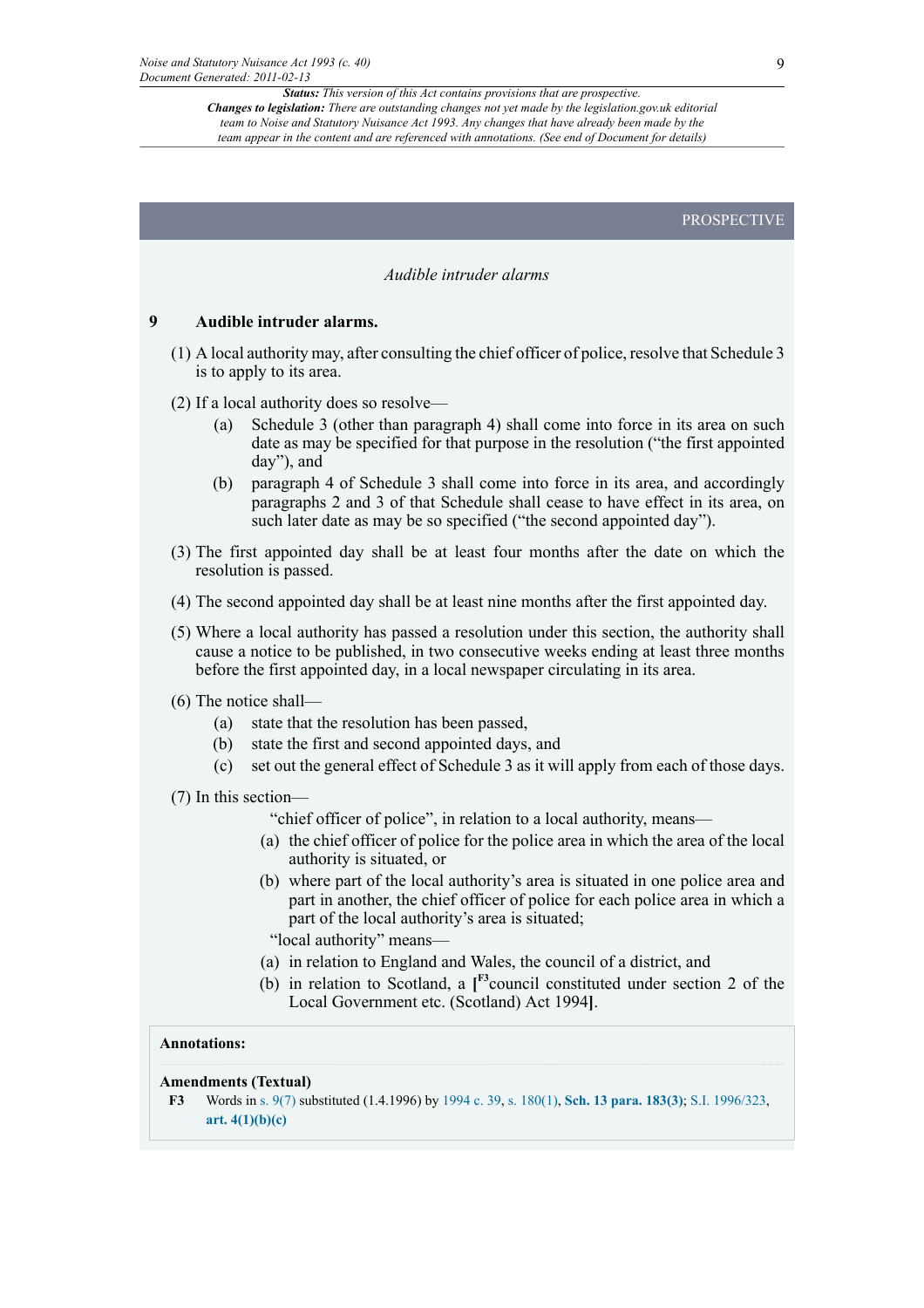*Changes to legislation: There are outstanding changes not yet made by the legislation.gov.uk editorial team to Noise and Statutory Nuisance Act 1993. Any changes that have already been made by the team appear in the content and are referenced with annotations. (See end of Document for details)*

*Expenses to be a charge on premises etc.*

## **10 Expenses recoverable from owner to be a charge on premises and payable by instalments.**

- (1) In section 79(7) and (11) of the 1990 Act after "subject to subsection (12)" there shall be inserted "and section  $81A(9)$ ". and section  $81A(9)$ ".
- (2) After section 81 of the 1990 Act there shall be inserted—

## "**81A Expenses recoverable from owner to be a charge on premises.**

- (1) Where any expenses are recoverable under section 81(4) above from a person who is the owner of the premises there mentioned and the local authority serves a notice on him under this section—
	- (a) the expenses shall carry interest, at such reasonable rate as the local authority may determine, from the date of service of the notice until the whole amount is paid, and
	- (b) subject to the following provisions of this section, the expenses and accrued interest shall be a charge on the premises.
- (2) A notice served under this section shall—
	- (a) specify the amount of the expenses that the local authority claims is recoverable,
	- (b) state the effect of subsection (1) above and the rate of interest determined by the local authority under that subsection, and
	- (c) state the effect of subsections (4) to (6) below.
- (3) On the date on which a local authority serves a notice on a person under this section the authority shall also serve a copy of the notice on every other person who, to the knowledge of the authority, has an interest in the premises capable of being affected by the charge.
- (4) Subject to any order under subsection (7)(b) or (c) below, the amount of any expenses specified in a notice under this section and the accrued interest shall be a charge on the premises—
	- (a) as from the end of the period of twenty-one days beginning with the date of service of the notice, or
	- (b) where an appeal is brought under subsection (6) below, as from the final determination of the appeal,

until the expenses and interest are recovered.

- (5) For the purposes of subsection (4) above, the withdrawal of an appeal has the same effect as a final determination of the appeal.
- (6) A person served with a notice or copy of a notice under this section may appeal against the notice to the county court within the period of twenty-one days beginning with the date of service.
- (7) On such an appeal the court may—
	- (a) confirm the notice without modification,
	- (b) order that the notice is to have effect with the substitution of a different amount for the amount originally specified in it, or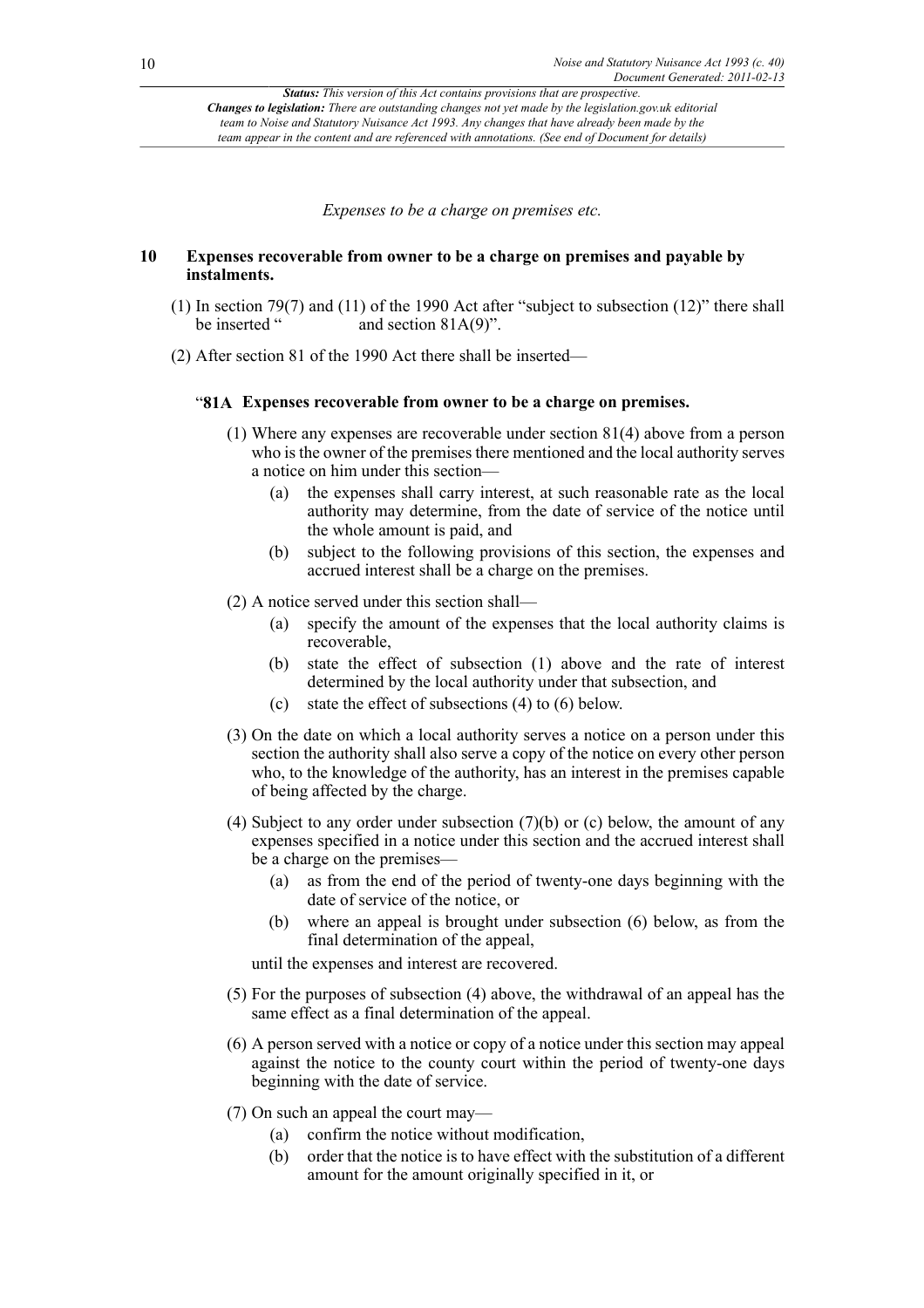- (c) order that the notice is to be of no effect.
- (8) A local authority shall, for the purpose of enforcing a charge under this section, have all the same powers and remedies under the  $^{\text{M4}}$  $^{\text{M4}}$  $^{\text{M4}}$ Law of Property Act 1925, and otherwise, as if it were a mortgagee by deed having powers of sale and lease, of accepting surrenders of leases and of appointing a receiver.
- (9) In this section—

<span id="page-10-1"></span>"owner", in relation to any premises, means a person (other than a mortgagee not in possession) who, whether in his own right or as trustee for any other person, is entitled to receive the rack rent of the premises or, where the premises are not let at a rack rent, would be so entitled if they were so let, and

"premises" does not include a vessel.

```
Annotations:
```
<span id="page-10-0"></span>**Marginal Citations [M4](#page-10-1)** [1925 c. 20](http://www.legislation.gov.uk/id/ukpga/1925/0020).

## **81B Payment of expenses by instalments.**

- (1) Where any expenses are a charge on premises under section 81A above, the local authority may by order declare the expenses to be payable with interest by instalments within the specified period, until the whole amount is paid.
- (2) In subsection (1) above—

"interest" means interest at the rate determined by the authority under section 81A (1) above, and

"the specified period" means such period of thirty years or less from the date of service of the notice under section 81A above as is specified in the order.

- (3) Subject to subsection (5) below, the instalments and interest, or any part of them, may be recovered from the owner or occupier for the time being of the premises.
- (4) Any sums recovered from an occupier may be deducted by him from the rent of the premises.
- (5) An occupier shall not be required to pay at any one time any sum greater than the aggregate of—
	- (a) the amount that was due from him on account of rent at the date on which he was served with a demand from the local authority together with a notice requiring him not to pay rent to his landlord without deducting the sum demanded, and
	- (b) the amount that has become due from him on account of rent since that date."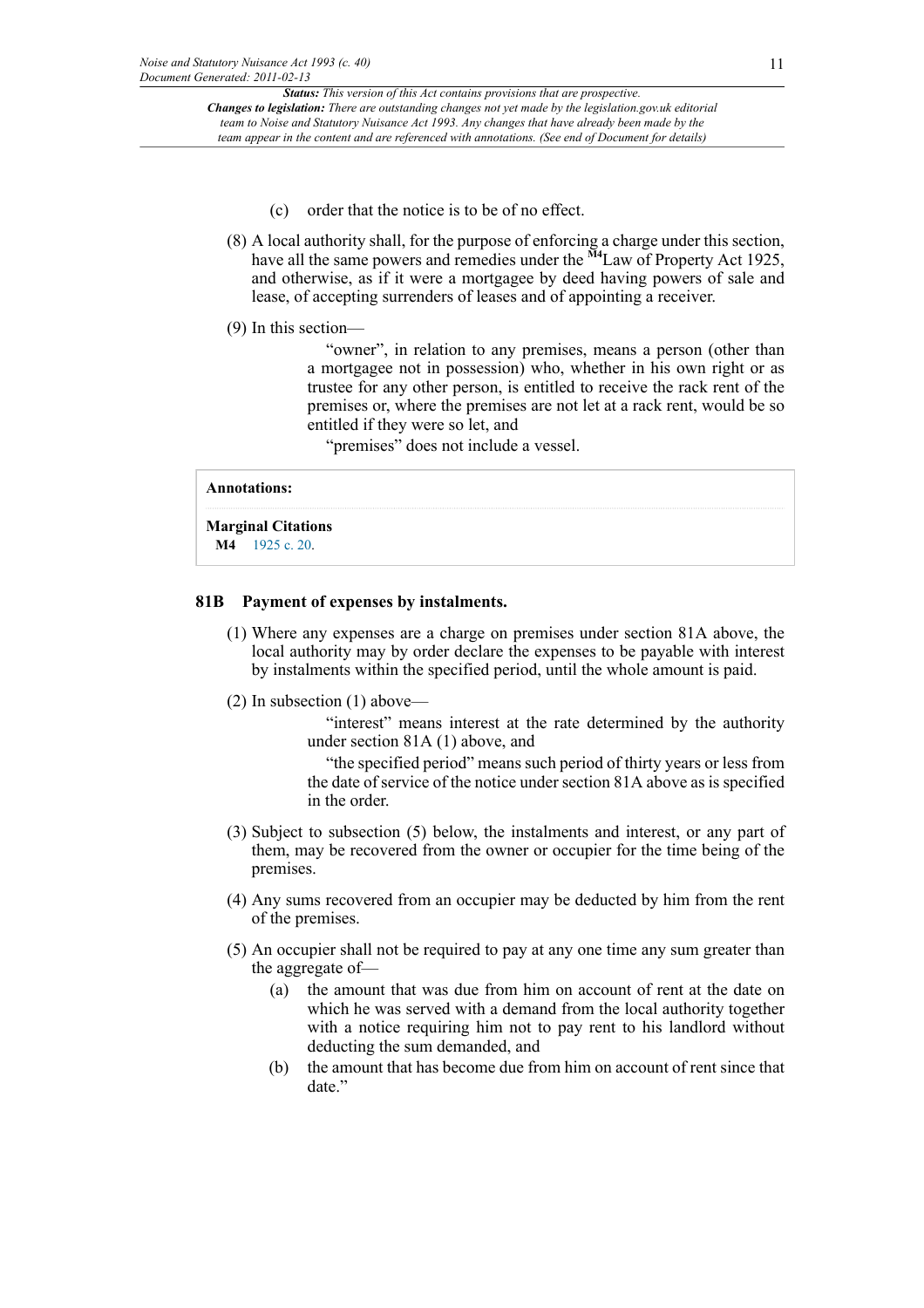## *General*

## **11 Expenses.**

There shall be paid out of money provided by Parliament any increase attributable to this Act in the sums payable out of money so provided under any other enactment.

## **12 Commencement.**

- (1) Subject to subsection (2), this Act shall come into force at the end of the period of two months beginning with the day on which it is passed.
- (2) Section 9 and Schedule 3 shall come into force on such day as the Secretary of State may by order made by statutory instrument appoint; and different days may be so appointed in respect of different areas.

## **13 Extent.**

- (1) Sections 2 to 5 and 10 do not extend to Scotland.
- <span id="page-11-1"></span>**[F4](#page-11-0)**(2) . . . . . . . . . . . . . . . . . . . . . . . . . . . . . . . .
	- (3) No provision of this Act extends to Northern Ireland.

## **Annotations:**

```
Amendments (Textual)
```

```
F4 S. 13(2) repealed (1.4.1996) by 1995 c. 25, s. 120(3), Sch. 24 (with ss. 7(6), 115, 117, Sch. 8 para. 7);
S.I. 1996/186, art. 3
```
## **14 Short title.**

This Act may be cited as the Noise and Statutory Nuisance Act 1993.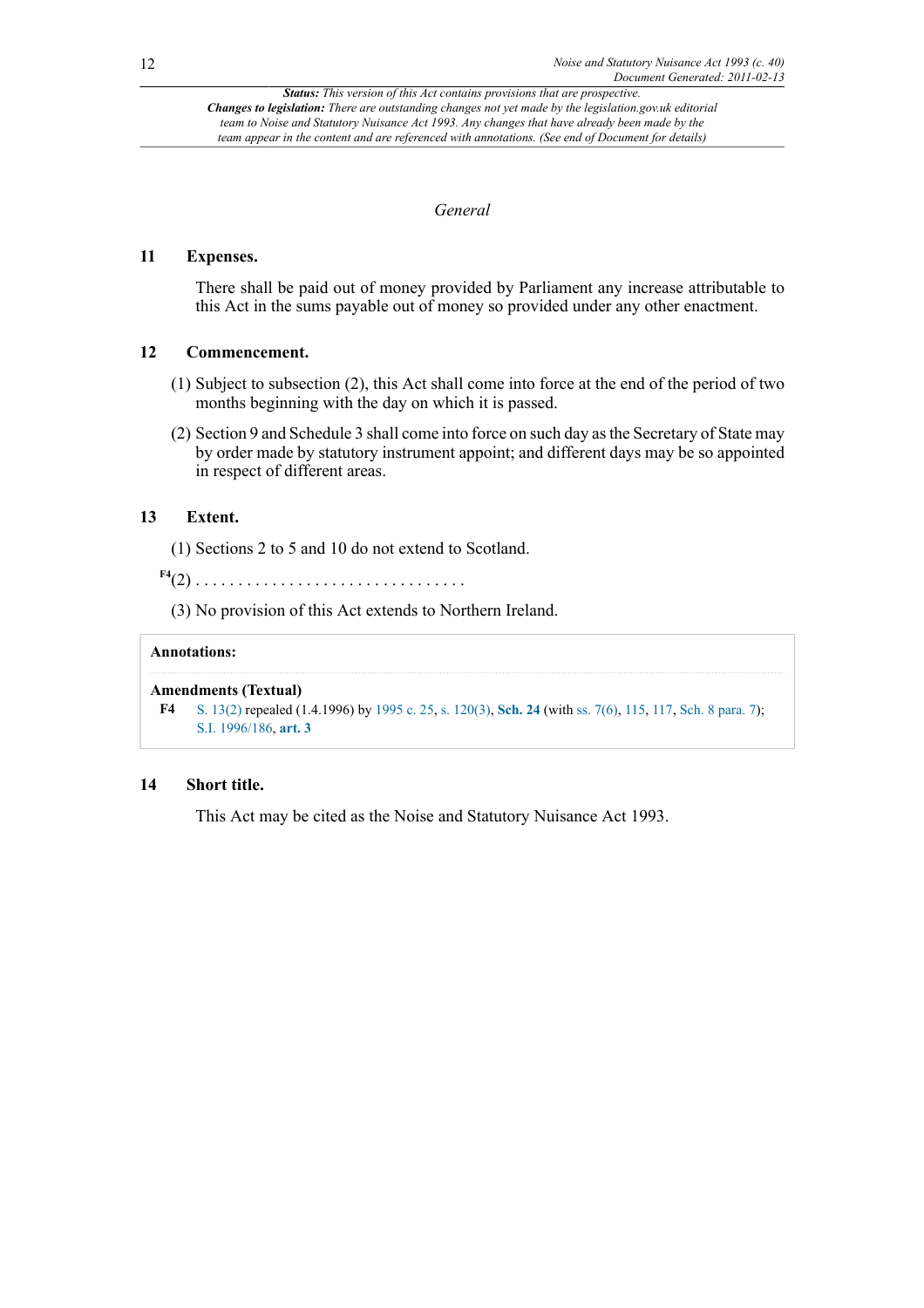**Annotations:**

**Amendments (Textual)**

[1996/186,](http://www.legislation.gov.uk/id/uksi/1996/0186) **[art. 3](http://www.legislation.gov.uk/id/uksi/1996/0186/article/3)**

*Status: This version of this Act contains provisions that are prospective. Changes to legislation: There are outstanding changes not yet made by the legislation.gov.uk editorial team to Noise and Statutory Nuisance Act 1993. Any changes that have already been made by the team appear in the content and are referenced with annotations. (See end of Document for details)*

# **S C H E D U L E S**

## <span id="page-12-1"></span>**[F5](#page-12-0)**SCHEDULE 1

<span id="page-12-0"></span>**[F5](#page-12-1)** [Sch. 1](http://www.legislation.gov.uk/id/ukpga/1993/40/schedule/1) repealed (1.4.1996) by [1995 c. 25](http://www.legislation.gov.uk/id/ukpga/1995/0025), [s. 120\(3\)](http://www.legislation.gov.uk/id/ukpga/1995/0025/section/120/3), **[Sch. 24](http://www.legislation.gov.uk/id/ukpga/1995/0025/schedule/24)** (with [ss. 7\(6\)](http://www.legislation.gov.uk/id/ukpga/1995/0025/section/7/6), [115](http://www.legislation.gov.uk/id/ukpga/1995/0025/section/115), [117](http://www.legislation.gov.uk/id/ukpga/1995/0025/section/117), [Sch. 8 para. 7\)](http://www.legislation.gov.uk/id/ukpga/1995/0025/schedule/8/paragraph/7); [S.I.](http://www.legislation.gov.uk/id/uksi/1996/0186)

| 1 |  |
|---|--|
|   |  |
| 2 |  |
|   |  |
| 3 |  |
|   |  |
|   |  |
| 4 |  |
|   |  |
| 5 |  |
|   |  |
|   |  |
| 6 |  |
|   |  |
| 7 |  |
|   |  |
|   |  |
| 8 |  |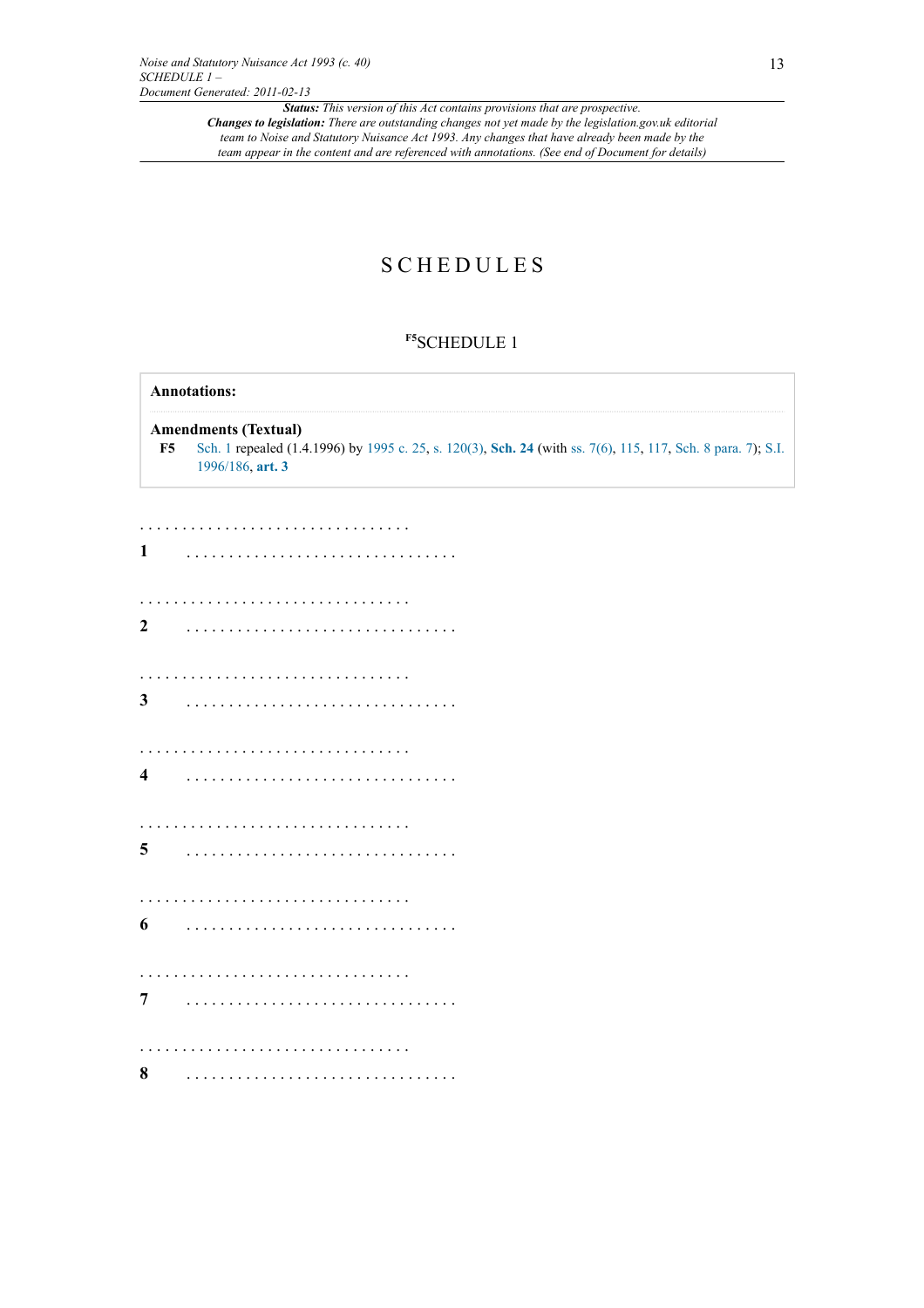## SCHEDULE 2 Section 8.

## CONSENT TO THE OPERATION OF LOUDSPEAKERS IN STREETS OR ROADS

| Annotations:                           |                                                                                                                   |  |  |  |
|----------------------------------------|-------------------------------------------------------------------------------------------------------------------|--|--|--|
| Modifications etc. (not altering text) |                                                                                                                   |  |  |  |
|                                        | Sch. 2: functions of local authority not to be responsibility of an executive of the authority $(E)$ (16.11.2000) |  |  |  |
|                                        | by virtue of S.I. 2000/2853, reg. $2(1)$ , Sch. 1 Table B40                                                       |  |  |  |
|                                        | Sch. 2: functions of a local authority may be the responsibility of an executive of the authority $(E)$           |  |  |  |
|                                        | $(16.11.2000)$ by virtue of S.I. 2000/2853, reg. 3(1), Sch. 2                                                     |  |  |  |
|                                        |                                                                                                                   |  |  |  |

## *Local authority consent*

- **1** (1) Subject to sub-paragraph (2), on an application made by any person, the local authority may consent to the operation in its area of a loudspeaker in contravention of section  $62(1)$  of the 1974 Act.
	- (2) A consent shall not be given to the operation of a loudspeaker in connection with any election or for the purpose of advertising any entertainment, trade or business.
- **2** A consent may be granted subject to such conditions as the local authority considers appropriate.

## *Procedure*

- **3** An application for a consent shall be made in writing and shall contain such information as the local authority may reasonably require.
- **4** (1) Where an application is duly made to the local authority for a consent, the authority shall determine the application and notify the applicant in writing of its decision within the period of twenty-one days beginning with the day on which the application is received by the authority.
	- (2) In a case where a consent is granted, the notification under sub-paragraph (1) shall specify the conditions, if any, subject to which the consent is granted.
- **5** An applicant for a consent shall pay such reasonable fee in respect of his application as the local authority may determine.

## *Publication of consent*

**6** Where the local authority grants a consent, the authority may cause a notice giving details of that consent to be published in a local newspaper circulating in its area.

## *Interpretation*

**7** In this Schedule "a consent" means a consent under paragraph 1.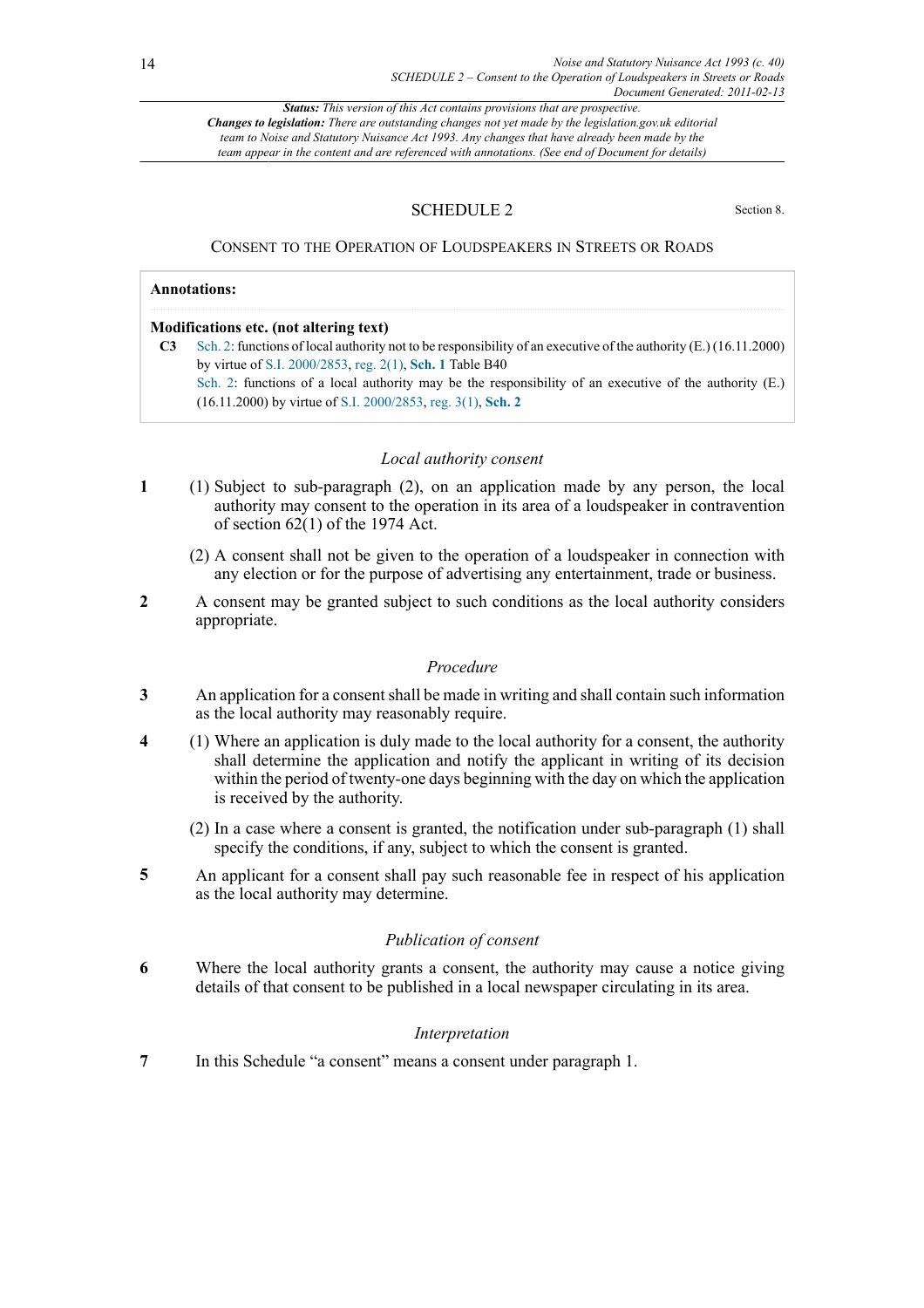#### PROSPECTIVE

#### SCHEDULE 3 Section 9.

#### AUDIBLE INTRUDER ALARMS

#### *Installation of new alarms*

- **1** (1) A person who installs an audible intruder alarm on or in any premises shall ensure—
	- (a) that the alarm complies with any prescribed requirements, and
	- (b) that the local authority is notified within 48 hours of the installation.
	- (2) A person who without reasonable excuse contravenes sub-paragraph (1) shall be guilty of an offence and liable on summary conviction—
		- (a) where the alarm does not comply with any prescribed requirements, to a fine not exceeding level 5 on the standard scale, and
		- (b) in any other case, to a fine not exceeding level 2 on the standard scale.

#### *Operation of alarms before second appointed day*

- **2** (1) A person who is the occupier of any premises when (on or after the first appointed day) an audible intruder alarm is installed on or in the premises shall not permit the alarm to be operated unless paragraph 5 is satisfied.
	- (2) A person who without reasonable excuse contravenes sub-paragraph (1) shall be guilty of an offence and liable on summary conviction—
		- (a) where the alarm does not comply with any prescribed requirements, to a fine not exceeding level 5 on the standard scale, and
		- (b) in any other case, to a fine not exceeding level 2 on the standard scale.
- **3** (1) A person who (on or after the first appointed day) becomes the occupier of any premises on or in which an audible intruder alarm has been installed, shall not permit the alarm to be operated unless paragraph 5 is satisfied.
	- (2) A person who without reasonable excuse contravenes sub-paragraph (1) shall be guilty of an offence and liable on summary conviction—
		- (a) where the alarm does not comply with any prescribed requirements, to a fine not exceeding level 4 on the standard scale, and
		- (b) in any other case, to a fine not exceeding level 2 on the standard scale.

## *Operation of alarms on or after second appointed day*

- **4** (1) The occupier of any premises shall not permit any audible intruder alarm installed on or in those premises to be operated unless paragraph 5 is satisfied.
	- (2) A person who without reasonable excuse contravenes sub-paragraph (1) shall be guilty of an offence and liable on summary conviction—
		- (a) where the alarm does not comply with any prescribed requirements, to a fine not exceeding level 5 on the standard scale, and
		- (b) in any other case, to a fine not exceeding level 2 on the standard scale.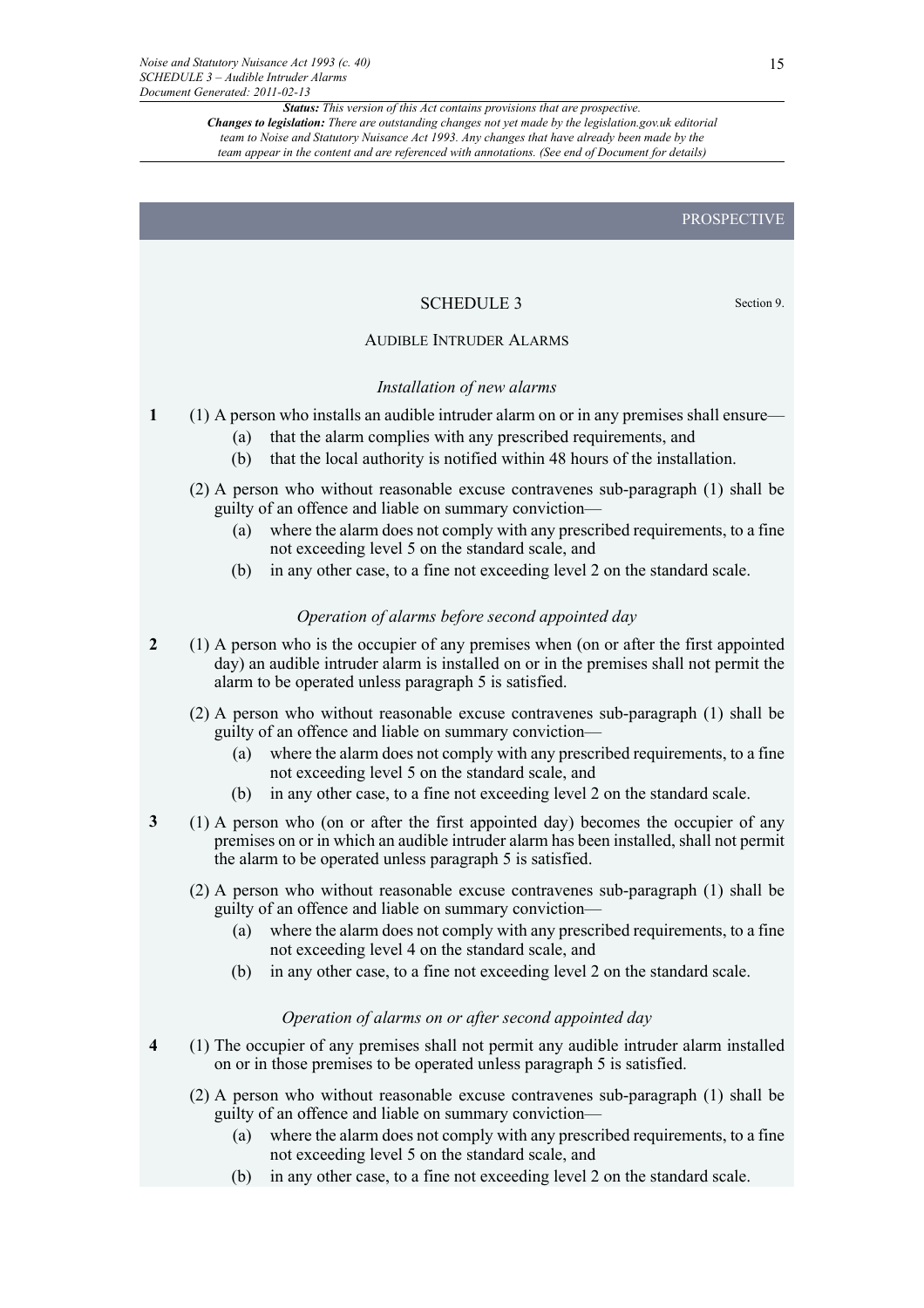| <b>Status:</b> This version of this Act contains provisions that are prospective.                             |  |
|---------------------------------------------------------------------------------------------------------------|--|
| <b>Changes to legislation:</b> There are outstanding changes not yet made by the legislation.gov.uk editorial |  |
| team to Noise and Statutory Nuisance Act 1993. Any changes that have already been made by the                 |  |
| team appear in the content and are referenced with annotations. (See end of Document for details)             |  |

#### *Requirements for operation of alarms*

- **5** (1) This paragraph is satisfied if—
	- (a) the alarm complies with any prescribed requirements,
	- (b) the police have been notified in writing of the names, addresses and telephone numbers of the current key-holders, and
	- (c) the local authority has been informed of the address of the police station to which notification has been given under paragraph (b).
	- (2) Notification under sub-paragraph (1)(b) may be given to the police at any police station in the local authority's area.

## *Entry to premises*

- **6** (1) Where—
	- (a) an intruder alarm installed on or in any premises is operating audibly more than one hour after it was activated, and
	- (b) the audible operation of the alarm is such as to give persons living or working in the vicinity of the premises reasonable cause for annoyance,

an officer of the local authority who has been authorised (whether generally or specially) for that purpose may, on production (if so required) of his authority, enter the premises to turn off the alarm.

(2) An officer may not enter premises by force under this paragraph.

- **7** (1) If, on an application made by an officer of the local authority who has been authorised (whether generally or specially) for that purpose, a justice of the peace is satisfied—
	- (a) that an intruder alarm installed on or in any premises is operating audibly more than one hour after it was activated,
	- (b) that the audible operation of the alarm is such as to give persons living or working in the vicinity of the premises reasonable cause for annoyance,
	- (c) where notification of any current key-holders has been given in accordance with paragraph  $5(1)(b)$ , that the officer has taken steps to obtain access to the premises with their assistance, and
	- (d) that the officer has been unable to obtain access to the premises without the use of force,

the justice may issue a warrant authorising the officer to enter the premises, if need be by force.

- (2) Before applying for such a warrant, an officer shall leave a notice at the premises stating—
	- (a) that the audible operation of the alarm is such as to give persons living or working in the vicinity reasonable cause for annoyance, and
	- (b) that an application is to be made to a justice of the peace for a warrant authorising the officer to enter the premises and turn off the alarm.
- (3) An officer shall not enter premises by virtue of this paragraph unless he is accompanied by a constable.
- (4) A warrant under this paragraph shall continue in force until the alarm has been turned off and the officer has complied with paragraph 10.
- **8** An officer who enters premises by virtue of paragraph 6 or 7 may take with him such other persons and such equipment as may be necessary to turn off the alarm.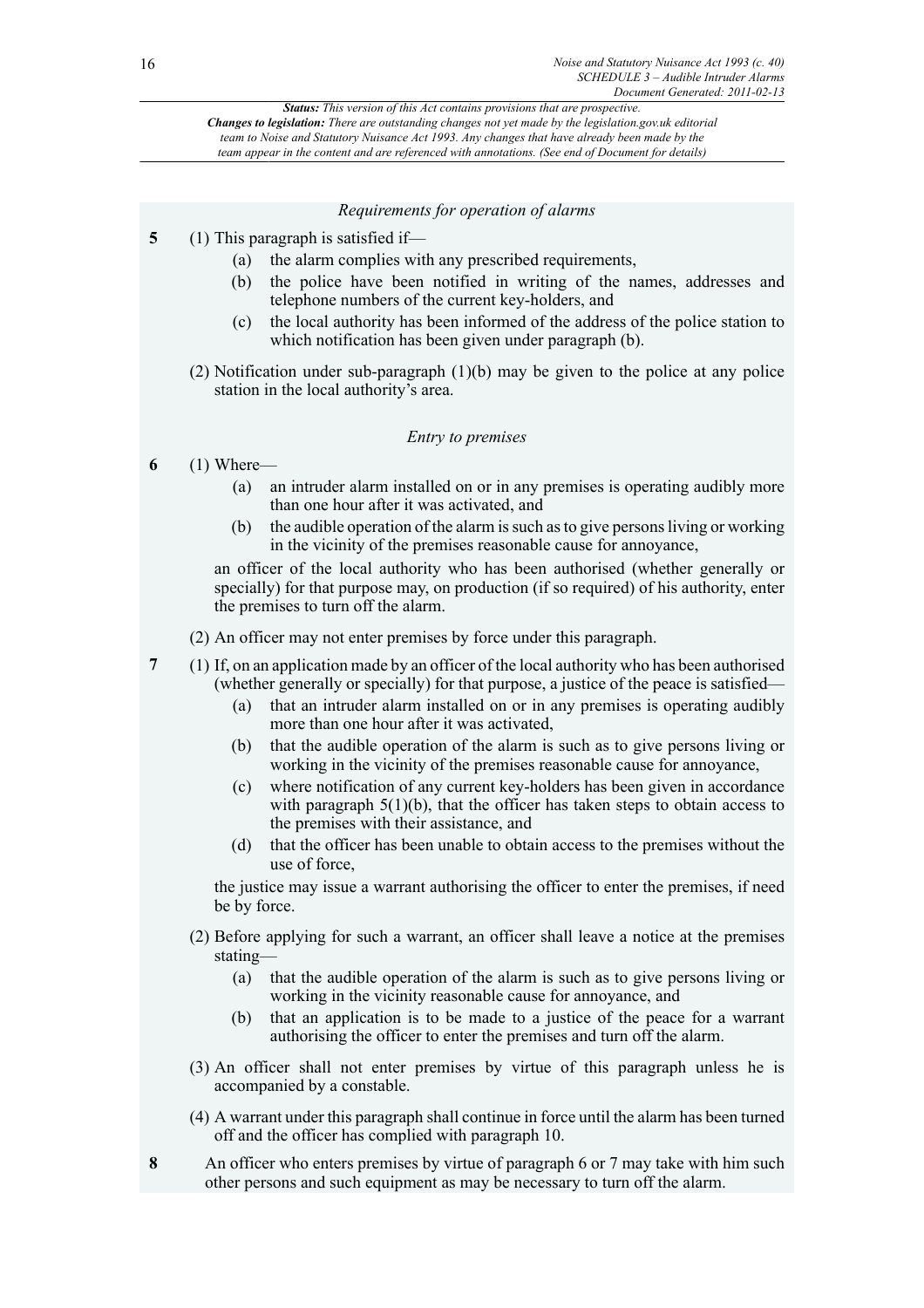*Status: This version of this Act contains provisions that are prospective. Changes to legislation: There are outstanding changes not yet made by the legislation.gov.uk editorial*

*team to Noise and Statutory Nuisance Act 1993. Any changes that have already been made by the team appear in the content and are referenced with annotations. (See end of Document for details)*

- **9** A person who enters premises by virtue of paragraph 6, 7 or 8 shall not cause more
- damage or disturbance than is necessary.
- **10** An officer who has entered premises by virtue of paragraph 6 or 7 which are unoccupied or from which the occupier is temporarily absent shall—
	- (a) after the alarm has been turned off, re-set it if reasonably practicable,
	- (b) leave a notice at the premises stating what action has been taken on the premises under this Schedule, and
	- (c) leave the premises, so far as reasonably practicable, as effectually secured against trespassers as he found them.

## *Recovery of expenses*

**11** Where any premises are entered by virtue of paragraph 6 or 7 in a case where the occupier of those premises has committed an offence under paragraph 2, 3 or 4, any expenses reasonably incurred by the local authority in connection with the entry, turning off the alarm or complying with paragraph 10 may be recovered by the authority from that occupier.

## <span id="page-16-1"></span>*Protection from personal liability*

**12** Nothing done by, or by a member of, a local authority or by an officer of or another person authorised by a local authority shall, if done in good faith for the purposes of this Schedule, subject them or any of them personally to any action, liability, claim or demand whatsoever, other than any liability under **[ [F6](#page-16-0)**section 17 or 18 of the Audit Commission Act 1998**]** (powers of district auditor and court).

## **Annotations:**

## <span id="page-16-0"></span>**Amendments (Textual)**

**[F6](#page-16-1)** Words in [Sch. 3 para. 12](http://www.legislation.gov.uk/id/ukpga/1993/40/schedule/3/paragraph/12) substituted (11.9.1998) by [1998 c. 18](http://www.legislation.gov.uk/id/ukpga/1998/0018) ss. 54(1), 55(2), Sch. 3 para. 26

## *Interpretation*

**13** (1) In this Schedule references to the first appointed day or the second appointed day are to be read in accordance with section 9(2).

## (2) In this Schedule—

- "justice of the peace", in relation to Scotland, includes a sheriff; "key-holders", in relation to an alarm, means—
- (a) two persons, other than the occupier of the premises on or in which the alarm is installed, each of whom holds keys sufficient to obtain access to those premises, or
- (b) a company which holds keys sufficient to obtain access to those premises, from which those keys can be obtained at any time and the business of which consists of or includes the service of holding keys for occupiers of premises;

"occupier"—

(a) in relation to premises that are unoccupied, means any person entitled to occupy the premises, and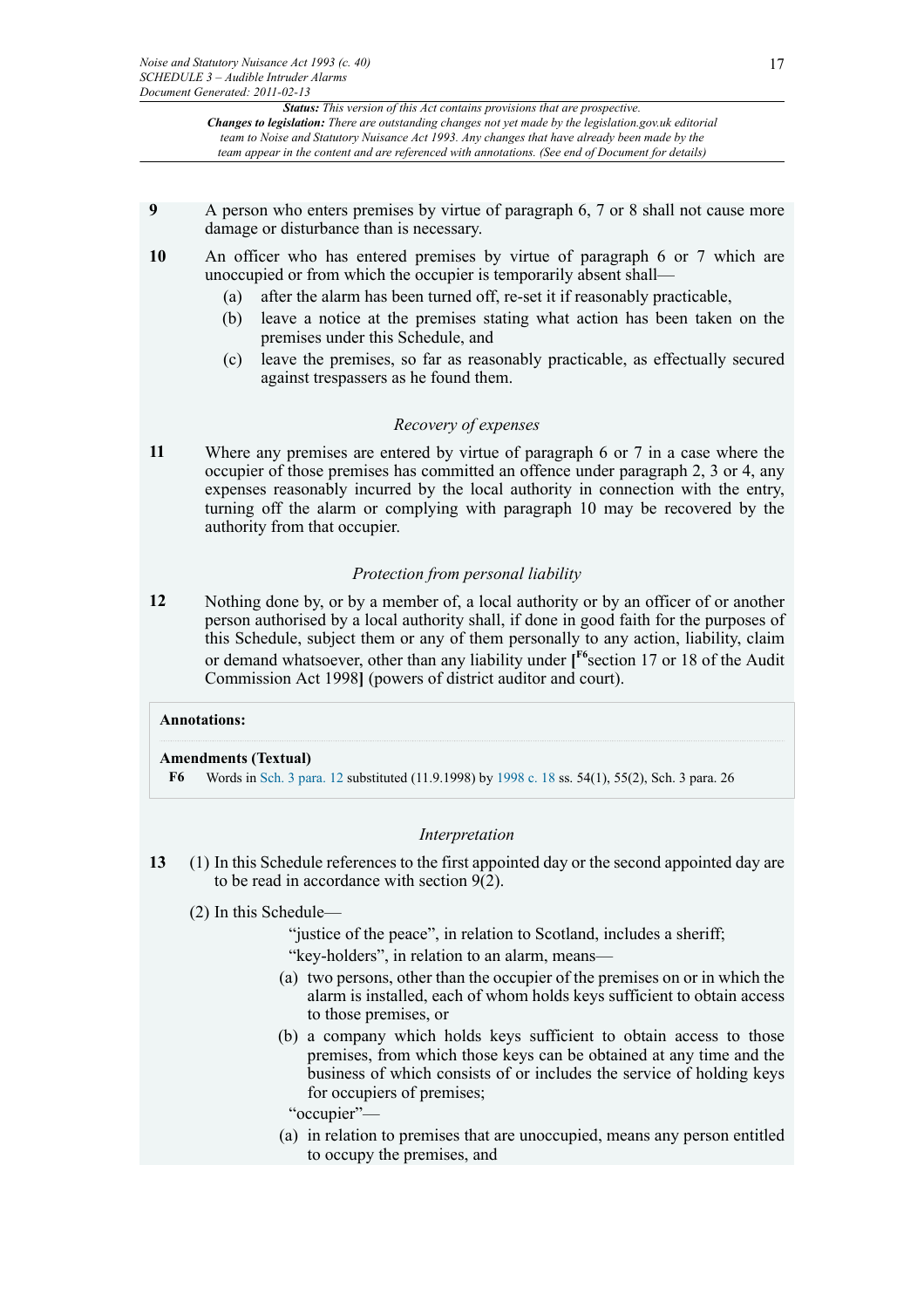

- (b) in relation to premises comprising a building that is being erected, constructed, altered, improved, maintained, cleaned or repaired, does not include a person whose occupancy—
- (i) is connected with the erection, construction, alteration, improvement, maintenance, cleaning or repair, and

(ii) is by virtue of a licence granted for less than four weeks;

"prescribed" means prescribed in regulations made by the Secretary of State for the purposes of this Schedule.

- (3) The Secretary of State's power to make such regulations shall be exercisable by statutory instrument, and an instrument containing such regulations shall be subject to annulment in pursuance of a resolution of either House of Parliament.
- (4) Such regulations may make different provision for different cases, circumstances or areas.
- (5) Nothing in this Schedule applies to an audible intruder alarm installed on or in a vehicle.